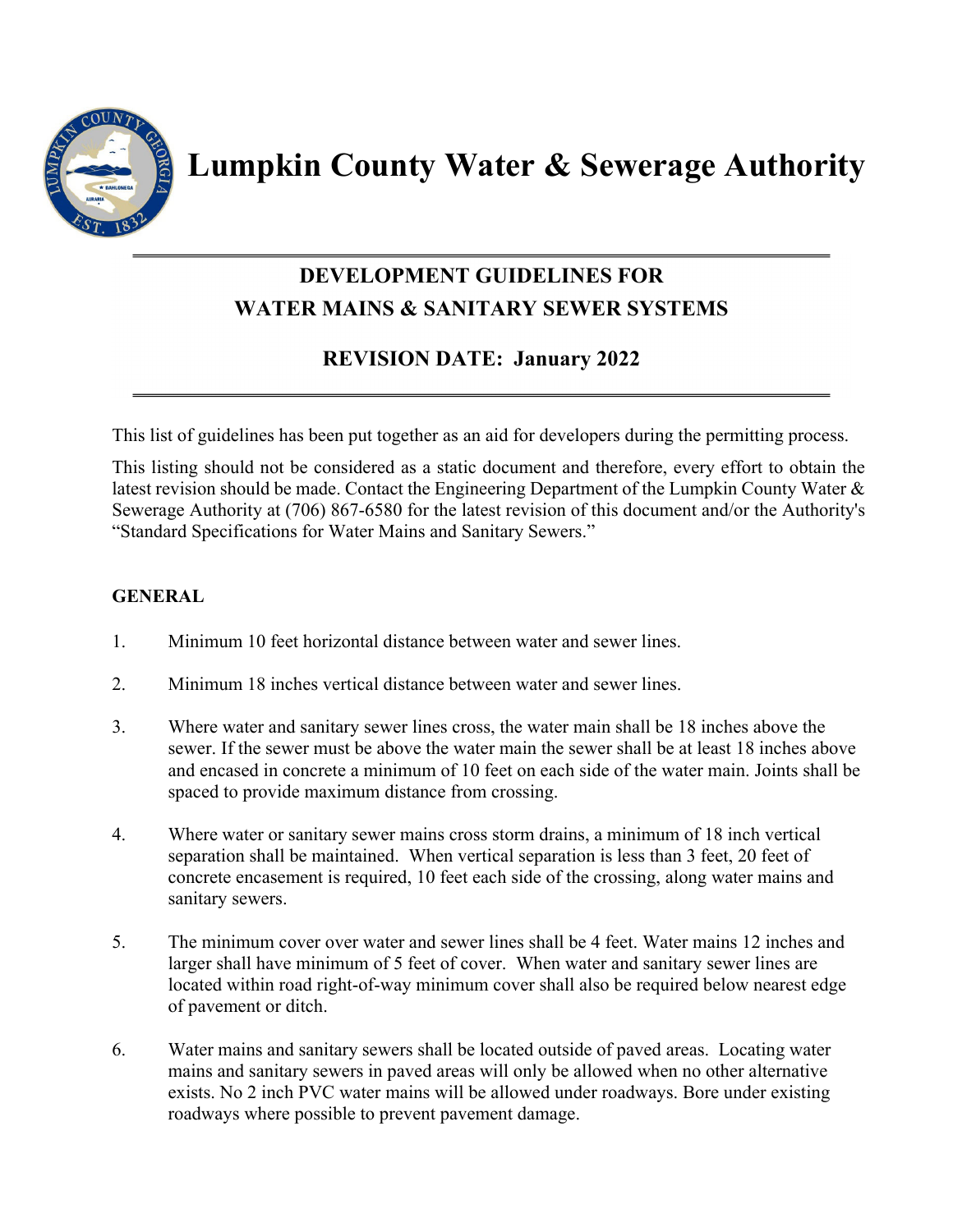#### **DEVELOPMENT GUIDELINES – Continued PAGE 2 REVISION DATE: JANUARY 2022**

- 7. All elevation data shall be referenced to mean sea level (MSL) and survey horizontal data shall be referenced to state-plane coordinate system including all proposed manholes.
- 8. A legible project location map shall be provided on the drawings.
- 9. Water distribution system and/or sanitary sewer system plans shall be submitted to the Authority for review and approval. The Authority shall be furnished with two (2) separate sets of plans for each submittal required during the review process. The Authority may also accept electronic plan submittals (in PDF format) in coordination with the Lumpkin County Planning and Development Department. Developers interested in submitting plans electronically should contact the Authority Engineering Department at (706) 867-6580 to confirm submittal options.
- 10. Plans requiring water or sanitary sewer main construction shall be stamped by Professional Engineer or Registered Land Surveyor. Drawings for fire sprinkler line located outside of building prepared by sprinkler contractor and stamped with "Certificate of Competency" will not be accepted or approved.
- 11. Fire sprinkler system drawings must be reviewed for backflow prevention compliance by the Authority prior to installation.
- 12. Fire mains shall be constructed in accordance with the Authority's "Standard Specifications for Water Mains and Sanitary Sewers" latest edition, and meet the same standards as those for water mains or NFPA Pamphlet No. 24, whichever is strictest. A post indicator valve and a free-standing Siamese fire department connection shall be installed a minimum of 40 feet from the building on all fire sprinkler system water mains. Said valve and connection shall be placed immediately downstream of the double detector check backflow preventer in the same vault and shall be in accordance with NFPA 24. A new or existing fire hydrant shall be located within 50 feet up stream of the fire department connection. These requirements will be strictly enforced unless a written variance from the Lumpkin County Fire Marshall is obtained. Fire sprinkler systems containing antifreeze will not be allowed to connect on to the Authority water system
- 13. The following fees shall be paid prior to plan approval:

 Water System Plan Review Fee: \$500.00 Sewer System Plan Review Fee: \$750.00 24 Hour Pressure and Flow Test: \$250.00 Additional fee for review of sanitary sewer lift station plans: \$1,500.00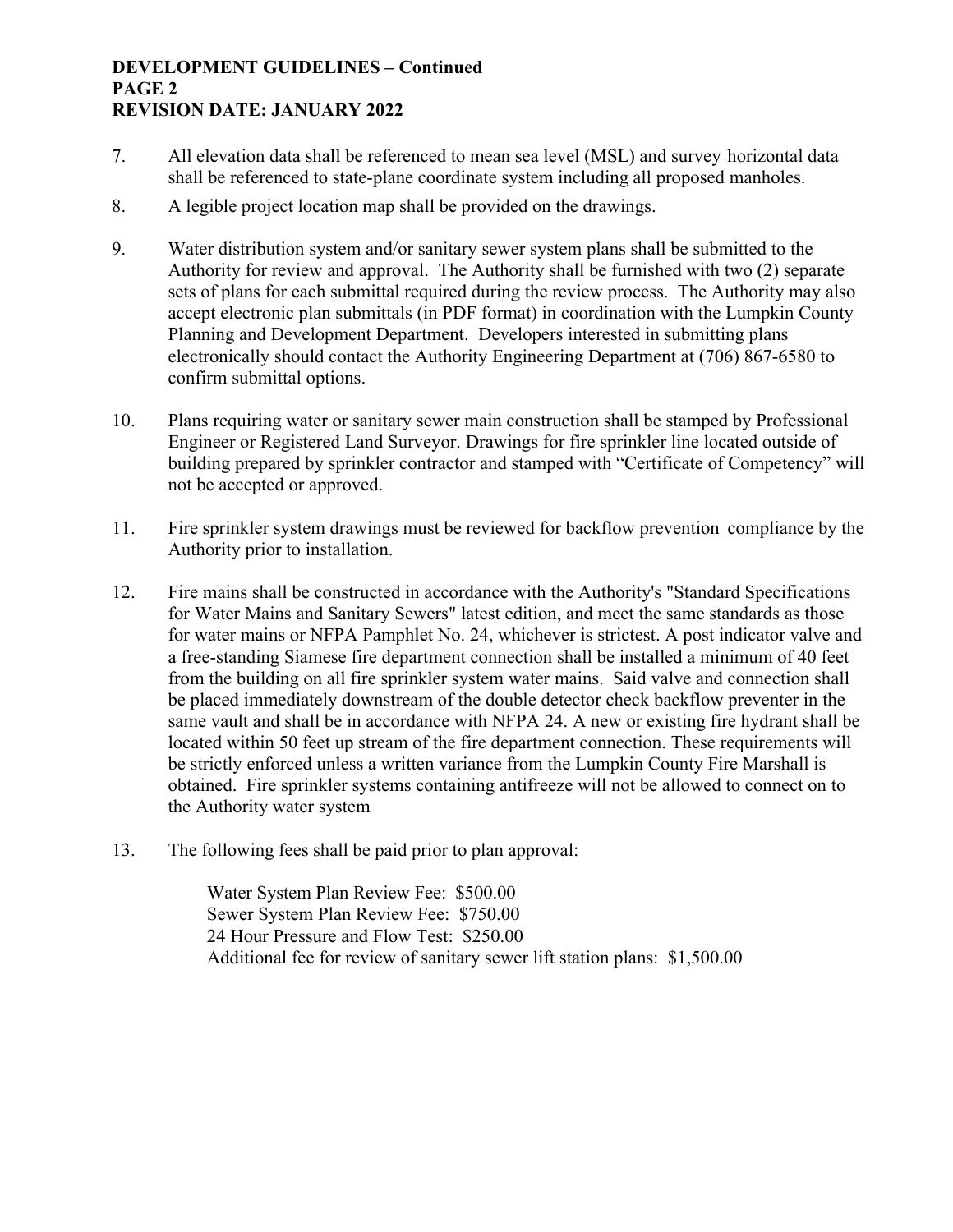#### **DEVELOPMENT GUIDELINES – Continued PAGE 3 REVISION DATE: JANUARY 2022**

14. Drawings requiring public water, public sanitary sewer or private fire main construction shall bear the following notes:

The Lumpkin County Water & Sewerage Authority shall be notified 24 hours prior to any water or sanitary sewer line construction or repairs. Only contractors approved by Lumpkin County Water & Sewerage Authority will be allowed to perform construction or repairs connected to said water or sanitary sewer mains. Call the Authority at (706) 867-6580 prior to beginning any construction, or to apply to become an approved contractor.

All water main and sanitary sewer materials and workmanship shall be in accordance with the Lumpkin County Water & Sewerage Authority's "Standard Specifications for Water Mains and Sanitary Sewers", latest edition.

The Contractor shall be responsible for maintaining a marked-up set of design drawings showing all "as-built conditions". These "record drawings" shall be made available to the designer and/or the Authority Inspector upon request. The mark-ups shall be at the site at all times and shall be utilized to develop final record drawings. Final acceptance of water and/or sewer main construction will not be granted until as-built drawings have been received by the Lumpkin County Water & Sewerage Authority.

15. The following note shall appear on the final plat and/or as-built drawings:

| <b>Owners Dedication Certificate</b><br>Lumpkin County Water & Sewerage Authority |
|-----------------------------------------------------------------------------------|
| Lumpkin County, Georgia                                                           |
| The owner of the land shown on this plat and whose name                           |
| is subscribed thereto, and in person or through a duly                            |
| authorized agent, acknowledges that this plat was made                            |
| from an actual survey and dedicated to the Lumpkin                                |
| County Water & Sewerage Authority forever, all water                              |
| mains, sanitary sewers, easements, and associated                                 |
| appurtenances thereon shown.                                                      |
| Owner                                                                             |
| Date                                                                              |

- 16. Design professionals are required to use the latest edition of the Lumpkin County Water & Sewerage Authority's standard details wherever applicable.
- 17. Two (2) sets of final plat and/or as-built drawings shall be furnished to the Authority for review after construction is completed. (See final plat/as-built plan review checklist for specific drawing requirements.) After red-line comments have been addressed, one (1) hard copy and one (1) electronic copy (on disc or USB drive) in AutoCAD, version 2000 or later and one (1) copy of plan sheets in PDF or TIFF format will be required prior to project approval.
- 18. No trees shall be located within perpetual water or sewer easements or above fire protection water mains in order to prevent pipeline root damage.
- 19. Contractors are required to possess a business license to work within the applicable jurisdiction. Proof of said license and all other applicable permits (Erosion Control, DOT, etc.) shall be on the job site.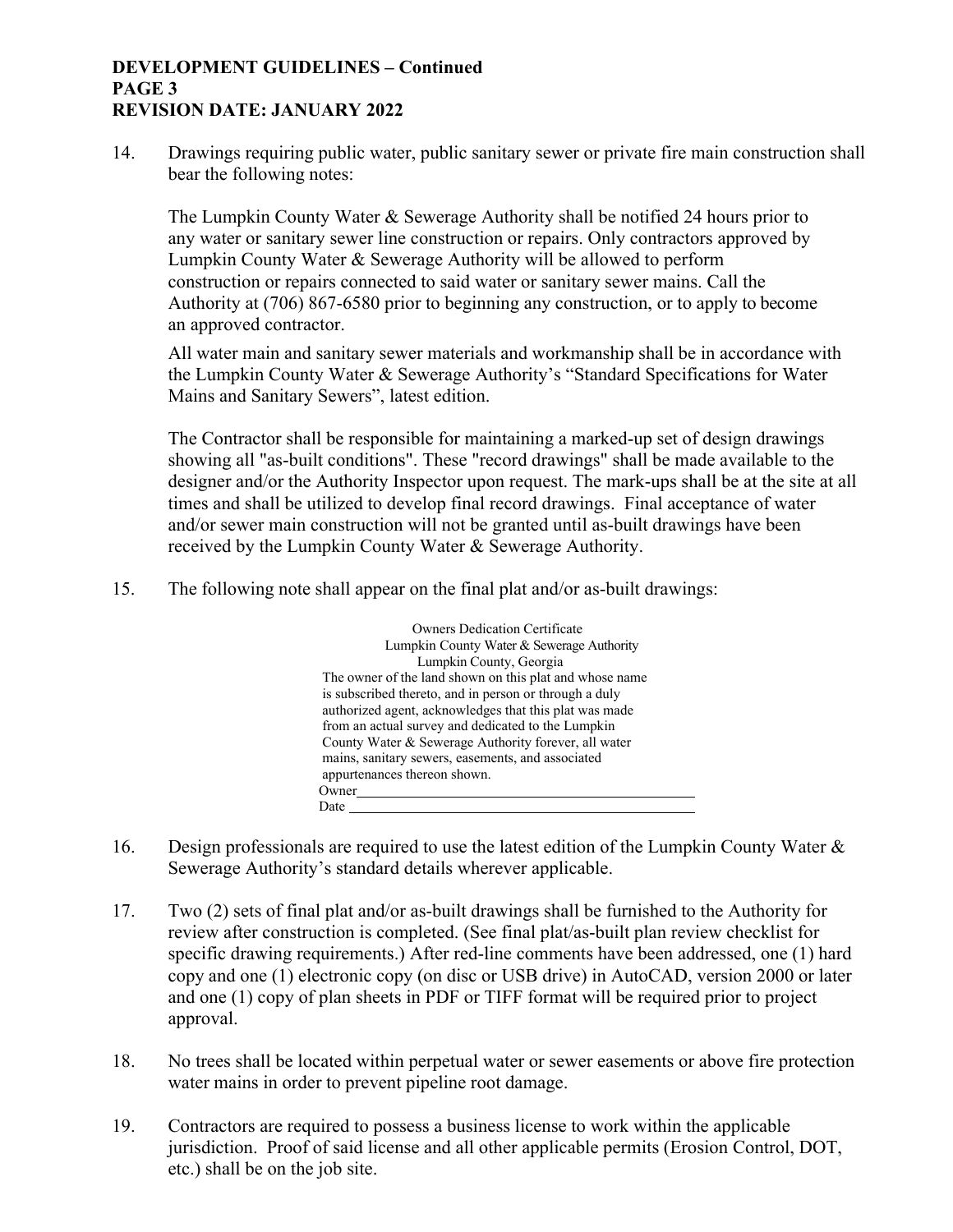#### **DEVELOPMENT GUIDELINES – Continued PAGE 4 REVISION DATE: JANUARY 2022**

- 20. Note that other agencies may have regulatory authority and the Developer is responsible for obtaining other agency approval. Other agencies could be, but are not limited to, State of Georgia Department of Natural Resources, State of Georgia Department of Transportation, United States Army Corps of Engineers, United States Environmental Protection Agency, Lumpkin County Planning and Public Works Division or other appropriate regulatory agencies.
- 21. Verify all service connections on water mains and sanitary sewers to be abandoned and reconnect if necessary.

## **WATER**

- 1. A 20'-0" permanent, recorded, easement shall be required on all water mains crossing private property. The main shall be on the centerline of the easement and no buildings or other structures shall be built within easements. Easements shall be shown on all plans including landscape plan and an additional 11" x 17" easement exhibit "A" shall be provided to be included with easement document prepared by Authority staff. All water main easements shall be fully executed prior to plan approval. Include total area of easement to be dedicated to the Lumpkin County Water & Sewerage Authority in square feet.
- 2. Developments requiring installation of public water mains or fire hydrants within public right-of-way shall be required to sign a "Facilities Dedication" form prior to plan approval. An 11" x 17" exhibit "A" shall be provided indicating location of facilities and will be included with dedication form prepared by Authority staff.
- 3. Easement and facilities dedication documents shall be recorded by the developer upon completion of project and original documents returned to the Authority prior to project approval.
- 4. Water mains shall be placed in the back 5'-0" of Lumpkin County, or DOT Rights-of-Way as applicable.
- 5. Existing water supply facilities shall have adequate capacity to meet future potable water demands of proposed development.
- 6. No fire hydrant shall be placed on water mains smaller than 6 inch diameter in any case.
- 7. Fire hydrants servicing residential areas shall be spaced at a maximum of 500 feet as measured along the edge of pavement.
- 8. Fire hydrants servicing commercial and industrial areas shall be spaced a maximum of 300 feet as measured along edge of pavement. Note: The Lumpkin County Fire Marshall should be contacted to see if stricter requirements are in order for specific project types.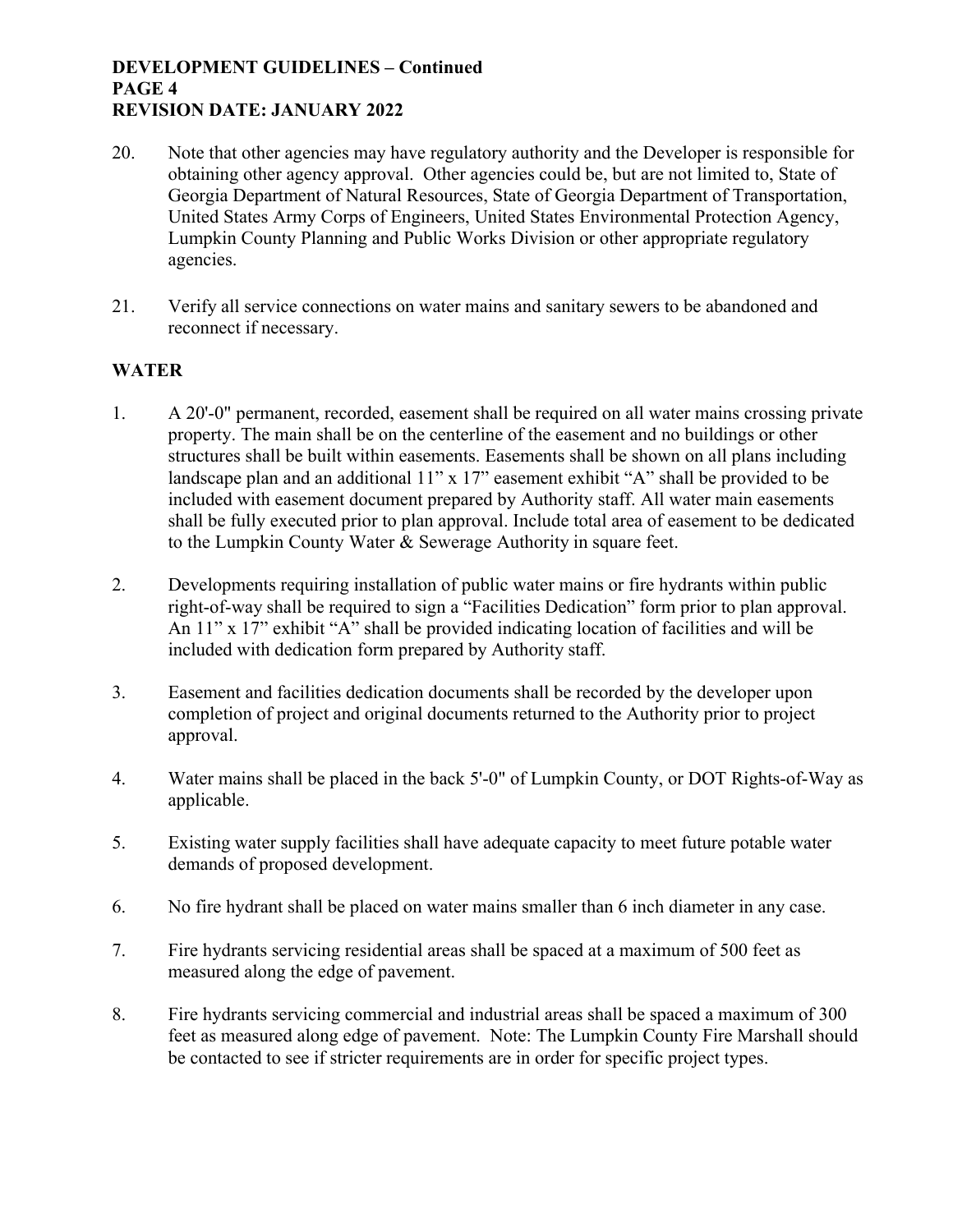#### **DEVELOPMENT GUIDELINES – Continued PAGE 5 REVISION DATE: JANUARY 2022**

- 9. Fire hydrants shall have a maximum spacing of 1000 feet.
- 10. Gate valves shall be installed on all hydrant leads.
- 11. Valve location markers shall be installed for all valves (except hydrant lead valves).
- 12. Fire hydrants (or blow off assemblies if applicable) shall be placed at the end of cul-de-sacs and at the terminus of all dead end lines. Standard terminations shall be installed where water main will be extended in future.
- 13. Water mains 6 inches and larger shall be ductile iron pipe, including fire protection water mains.
- 14. Fire protection water mains shall enter buildings at fire riser location and cannot be installed horizontally under building slabs.
- 15. Pipe for 2-inch diameter water mains shall be polyvinyl chloride (PVC) pressure rated pipe. The pipe shall have a SDR of 13.5 and a pressure rating of not less than 315 psi.
- 16. A continuous tracer wire shall be attached to the pipe on all 2-inch polyvinyl chloride (PVC) water main installations.
- 17. In general, 2 inch diameter pipe will only be allowed around the radii of cul-de-sacs and located outside of paved areas.
- 18. Tapping sleeve and valves shall be required on all connections to an existing water main. A back tap shall be installed when required. If existing water main is located under pavement, an additional gate valve is required outside of pavement.
- 19. In-line gate valves are required every 1800 to 2000 feet.
- 20. Each tax parcel shall be served by a separate water meter. Master meters to serve more than one tax parcel will not be allowed including condominium developments. Master meters serving multi-unit buildings such as apartments and commercial retail centers shall also install privately owned and operated sub-meters for water tracking purposes.
- 21. Deduct meters on private water service lines serving cooling towers are not allowed in any circumstance.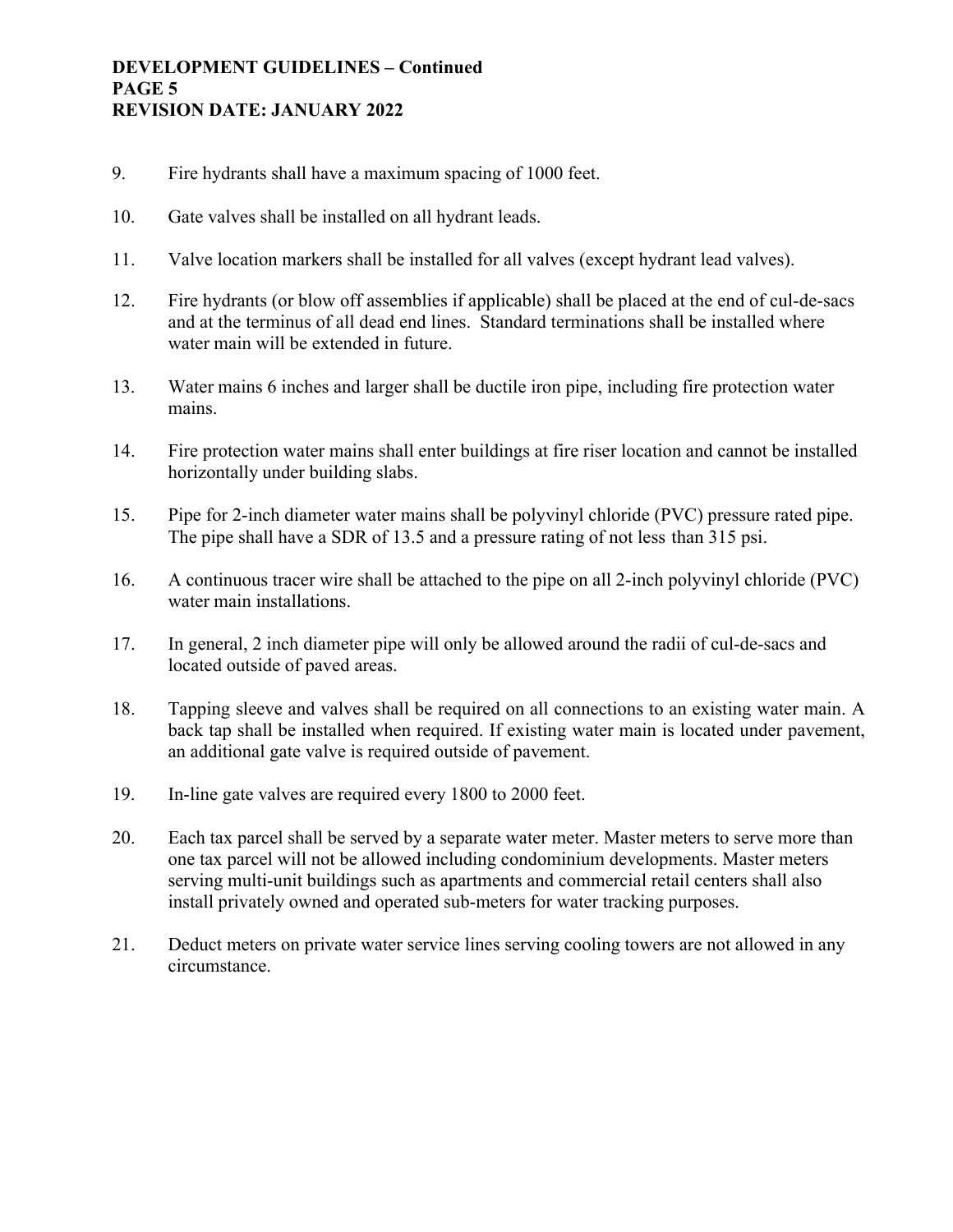#### **DEVELOPMENT GUIDELINES – Continued PAGE 6 REVISION DATE: JANUARY 2022**

### **SANITARY SEWER**

- 1. A 30'-0" permanent, recorded, easement shall be required on all 8-inch through 18-inch diameter sanitary sewers with up to 20' - 0" of cover and a 40' - 0" permanent, recorded easement shall be required if cover is over 20' - 0". A 40' - 0" permanent, recorded easement shall be required on all 24-inch and larger diameter sewers regardless of depth of cover. The sewer shall be on the centerline of the easement and no buildings or other structures shall be built within easements. Easements shall be shown on all plans including landscape plan and an additional 11" x 17" exhibit "A" shall be provided to be included with easement document prepared by Authority staff. All sanitary sewer easements shall be fully executed prior to plan approval. Include total area of easement to be dedicated to the Lumpkin County Water & Sewerage Authority in square feet.
- 2. Developments requiring installation of public sewer mains within public right-of-way shall be required to sign and record a "Facilities Dedication" form prior to plan approval. An 11"x 17" exhibit "A" shall be provided indicating location of facilities and will be included with dedication form prepared by Authority staff.
- 3. Easement and facilities dedication documents shall be recorded by the developer upon completion of project and original documents shall be returned to the Authority.
- 4. Proposed average and peak sanitary sewer flows shall be submitted prior to plan approval to determine if all downstream wastewater facilities including wastewater treatment plant, gravity sanitary sewer lines, and wastewater pumping stations shall have adequate capacity for future wastewater flows from proposed development.
- 5. All stream buffer encroachment variances shall be obtained from Georgia Environmental Protection Division and/or U.S. Army Corps of Engineers permit prior to plan approval.
- 6. Minimum slope for 8-inch and larger gravity sanitary sewer pipe shall be 0.50%, the maximum slope shall be 15.0%.
- 7. Gravity sanitary sewer pipe material shall be SDR 26 PVC unless depth of cover is 20' or greater, less than 4', or the sewer is to be laid in fill area. In these cases, the pipe shall be ductile iron, Class 50 with Protecto 401 interior coating.
- 8. Bedding for sanitary sewers shall be Class B or greater.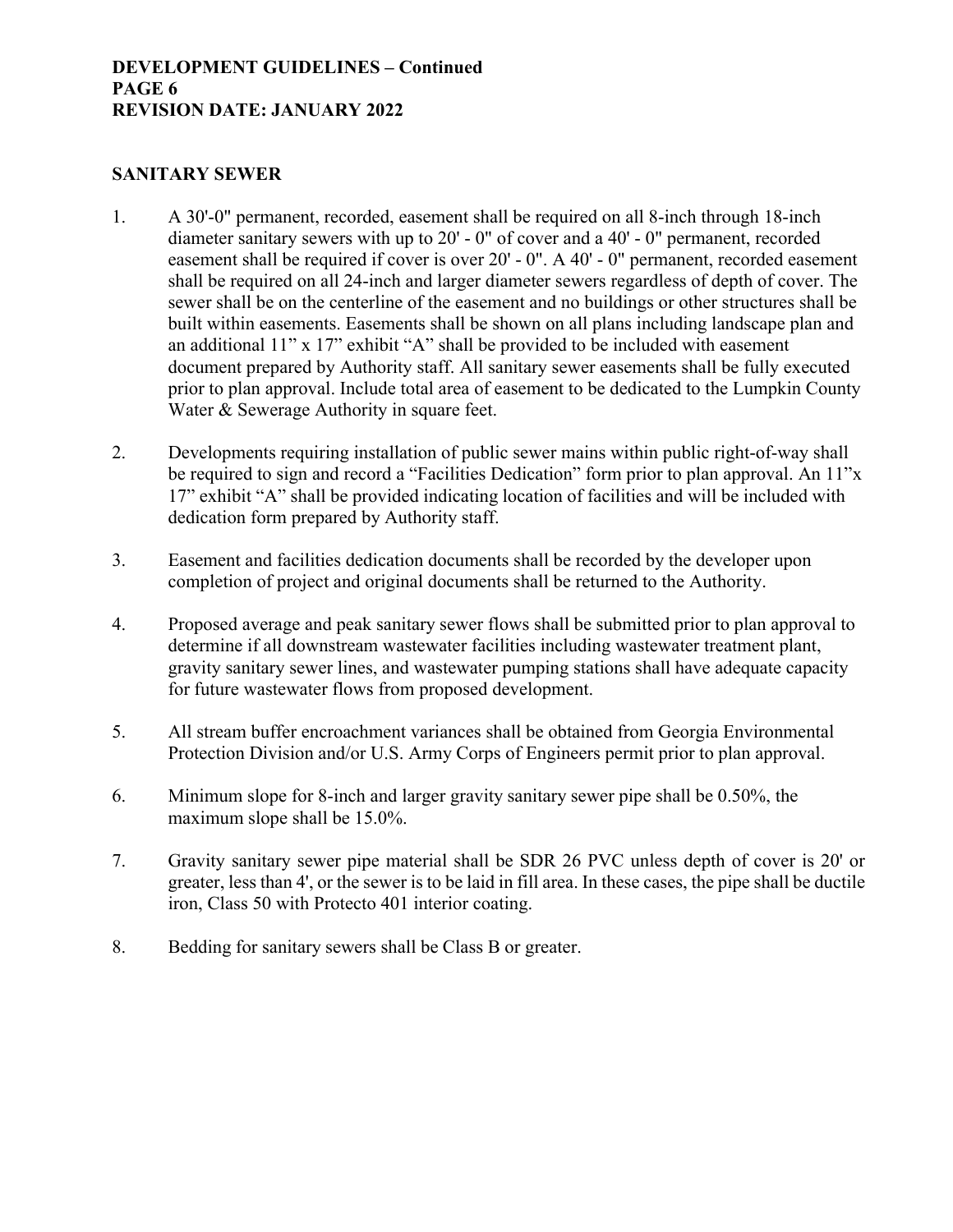#### **DEVELOPMENT GUIDELINES – Continued PAGE 7 REVISION DATE: JANUARY 2022**

- 9. Sanitary sewage force mains shall be ductile iron pipe, Class 50 with Protecto 401 interior coating.
- 10. Service lateral pipe material shall be SDR 26 PVC or Ductile Iron sewer pipe as required.
- 11. Cleanouts shall be placed on all building service laterals at the point at which Authority maintenance terminates. This point shall be the curb line, the property line, the right of way line, or the easement line as applicable. Cleanouts shall be 6-inch and have a brass cap. Cleanouts shall not be placed in pavement areas if at all possible. If required, use trafficgrade cleanouts when located within pavement areas.
- 12. All service lines shall be connected to gravity sewer pipe if at all possible. If connection to manhole is required, then the invert of building service lines shall be placed at or above the crown of the Authority sewer but not to exceed 2 feet above the crown of the Authority sewer.
- 13. Buildings proposing to connect to sanitary sewer shall be connected by a separate sanitary sewer tap.
- 14. The minimum diameter of sanitary sewer pipe shall be 8-inches with the exception of building service laterals that may be 6-inches.
- 15. Manholes shall be placed at all changes in direction and grade of sanitary sewers. Manholes shall be spaced such that the distance between manholes does not exceed 400 feet. The minimum angle between lines entering and exiting a manhole is 90 degrees.
- 16. Outside drop connections shall be constructed at manholes on all influent sewers where the invert elevation is greater than 2 feet above the invert elevation of the effluent sewer. Outside drops shall not exceed 10 vertical feet. Slope of incoming pipe into outside drop manhole may not exceed 10%.
- 17. Sewage pumping stations will not be permitted unless the developer can demonstrate extreme hardship would result if the station were denied. Pumping stations will be discouraged and therefore, only permitted on a case by case basis. All pumping stations shall be located above the 100 year flood plain and out of storm drainage flow paths.
- 18. All sewage pumping stations shall have an auxiliary power source. Additionally, they shall be provided with a remote telemetry system compatible with the Authority's existing system and apotable water service with a reduced pressure zone (RPZ) backflow preventer.
- 19. Plans and profiles showing all utility and pipeline crossings as well as existing and proposed grades shall be provided for all sanitary sewers. Building services are excepted.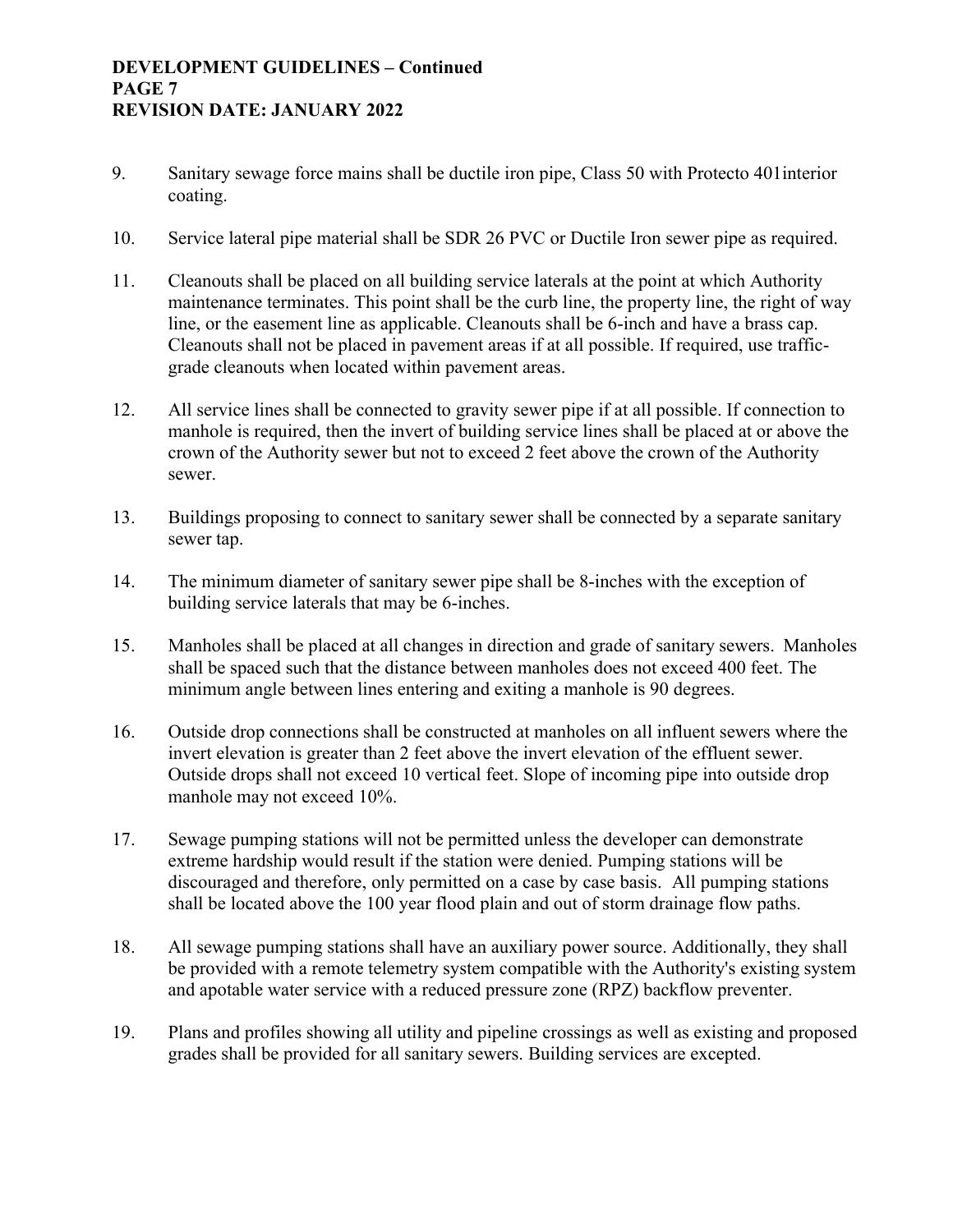#### **DEVELOPMENT GUIDELINES – Continued PAGE 8 REVISION DATE: JANUARY 2022**

- 20. Sewer Maintenance Access shall be maintained on all Sanitary Sewer Easements. Maintenance Access is defined as alignment grades, soil compaction and cross slopes that will allow a sewer jet truck (weighing approximately 50,000 lbs.) to navigate easily. Maximum grade shall not exceed 20% and easement contour lines shall be shown on grading plans. Minimum of 2' contour intervals shall be used. Access to existing sanitary sewer easements located within proposed construction areas shall be maintained during all phases of construction.
- 21. Sanitary sewers over 20'-0" in depth will not be permitted unless the developer can demonstrate no other alternative exists. Each instance will be reviewed on a case by case basis.

## **BACKFLOW PREVENTION AND PRETREATMENT**

1. Projects requiring Backflow Prevention Installation shall bear the following notes:

"Prior to backflow preventer installation, contact Authority Inspector at (706) 867-6580".

- 2. As a minimum, commercial, industrial, and institutional establishments and multi-family housing shall install and maintain double check valve assemblies immediately downstream from the Authority's meter in a separate meter box or vault as applicable.
- 3. All water service lines installed for landscaping and/or irrigation purposes shall have a double check valve assembly installed in them immediately downstream from the Authority's meter.
- 4. Establishments determined to present a high hazard backflow potential, including swimming pools, doctor's offices, car washes and sanitary sewer pump stations shall install and maintain reduced pressure zone (RPZ) backflow preventers in above ground, non-freezing enclosures. Water service lines serving sanitary sewer pump stations shall also install a pressure reducing valve (PRV) prior to the backflow preventer.
- 5. Double detector check valves shall be installed on all fire sprinkler mains. Valves shall be housed in a vault as close to the Authority water main as is possible. A water meter that reads in gallons equipped with touch read/radio read device compatible with the Authority's water meter and billing system shall be required.
- 6. More detailed information is available from the Lumpkin County Water & Sewerage Authority Engineering Department at (706) 867-6580.